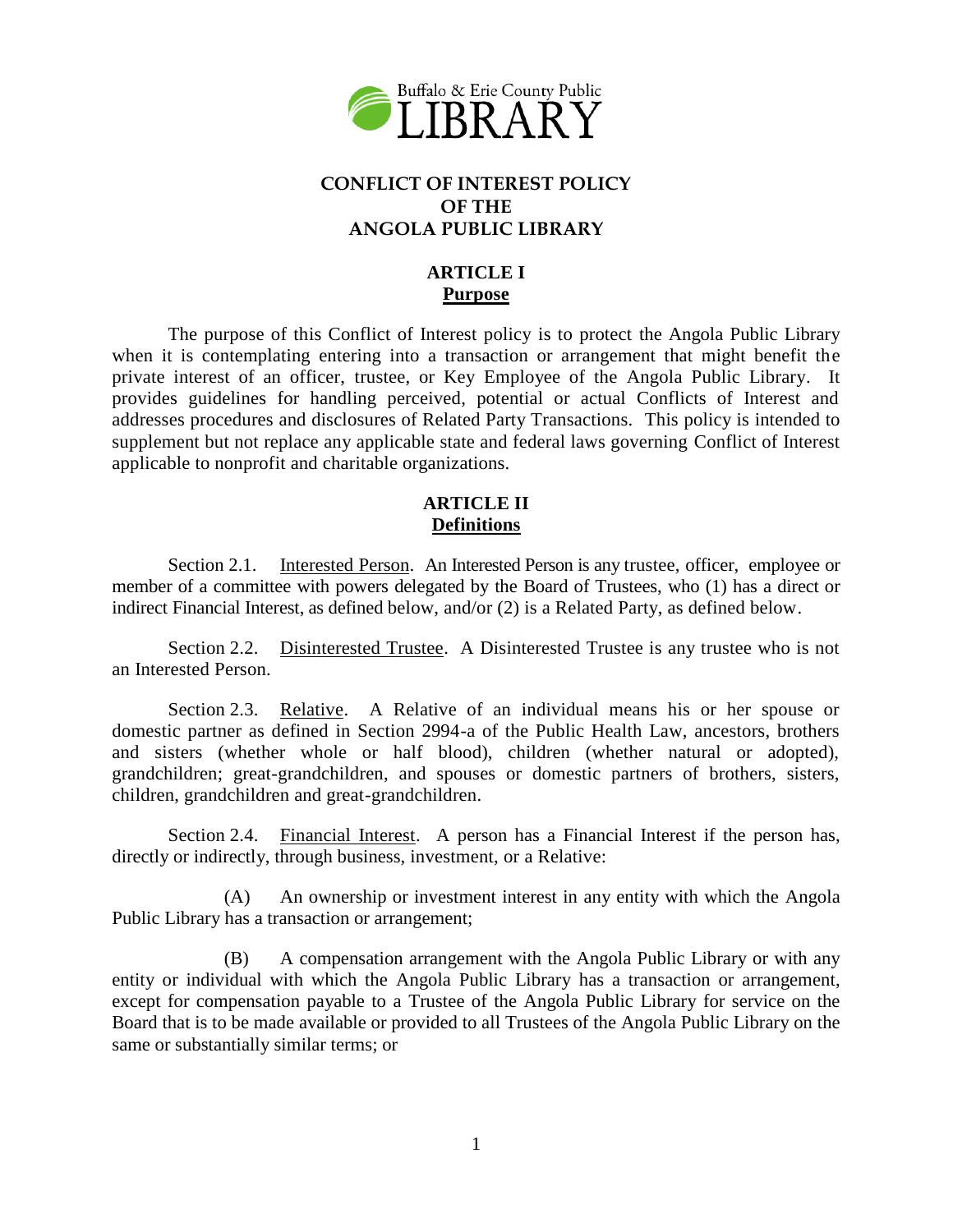(C) A potential ownership or investment interest in, or compensation arrangement with, any entity or individual with which the Angola Public Library is negotiating a transaction or arrangement.

Compensation includes direct and indirect remuneration as well as gifts or favors that are not insubstantial.

Section 2.5. Substantial Financial Interest. A Financial Interest in a Related Party Transaction is a "Substantial Financial Interest" if, in the discretion of the Board after giving due consideration to the material facts and circumstances of the Financial Interest as presented, the Board determines that such Financial Interest is substantial.

Section 2.6. Related Party. A Related Party includes:

(A) any trustee, officer or Key Employee of the Angola Public Library or any Affiliate of the Angola Public Library or any other person who exercises the powers of trustees, officers or Key Employees over the affairs of the Angola Public Library or any Affiliate of the Angola Public Library;

(B) any Relative of an individual described in clause (A) of this section; or

(C) any entity in which any individual described in clauses (A) and (B) of this section has a thirty-five percent or greater ownership or beneficial interest or, in the case of a partnership or professional corporation, a direct or indirect ownership interest in excess of five percent.

Section 2.7. Key Employee. A Key Employee means any person who is in a position to exercise substantial influence over the affairs of the Angola Public Library, as referenced in 26 U.S.C. § 4958(f)(1)(A) and further specified in 26 C.F.R. § 53.4958-3(c), (d) and (e), or succeeding provisions to the extent such provisions are applicable.

Section 2.8. Affiliate of the Angola Public Library. An Affiliate of the Angola Public Library means any entity controlled by or in control of the Angola Public Library.

Section 2.9. Related Party Transaction. A Related Party Transaction means any transaction, agreement or any other arrangement in which a Related Party has a Financial Interest and in which the Angola Public Library or any Affiliate of the Angola Public Library is a participant.

Section 2.10. Conflict of Interest. A Conflict of Interest exists if an outside interest or activity influences or appears to influence the ability of an individual to exercise objectivity or impair the individual's ability to perform his or her responsibility in the best interests of the Angola Public Library.

#### **ARTICLE III Disclosure**

Section 3.1. Initial Disclosure. Prior to the initial election of any trustee, officer, or member of a committee with powers delegated by the Board or hiring of any Key Employee, the prospective trustee, officer, committee member, or Key Employee shall complete, sign and submit to the Chair of the Governance Committee a written Disclosure Statement, attached as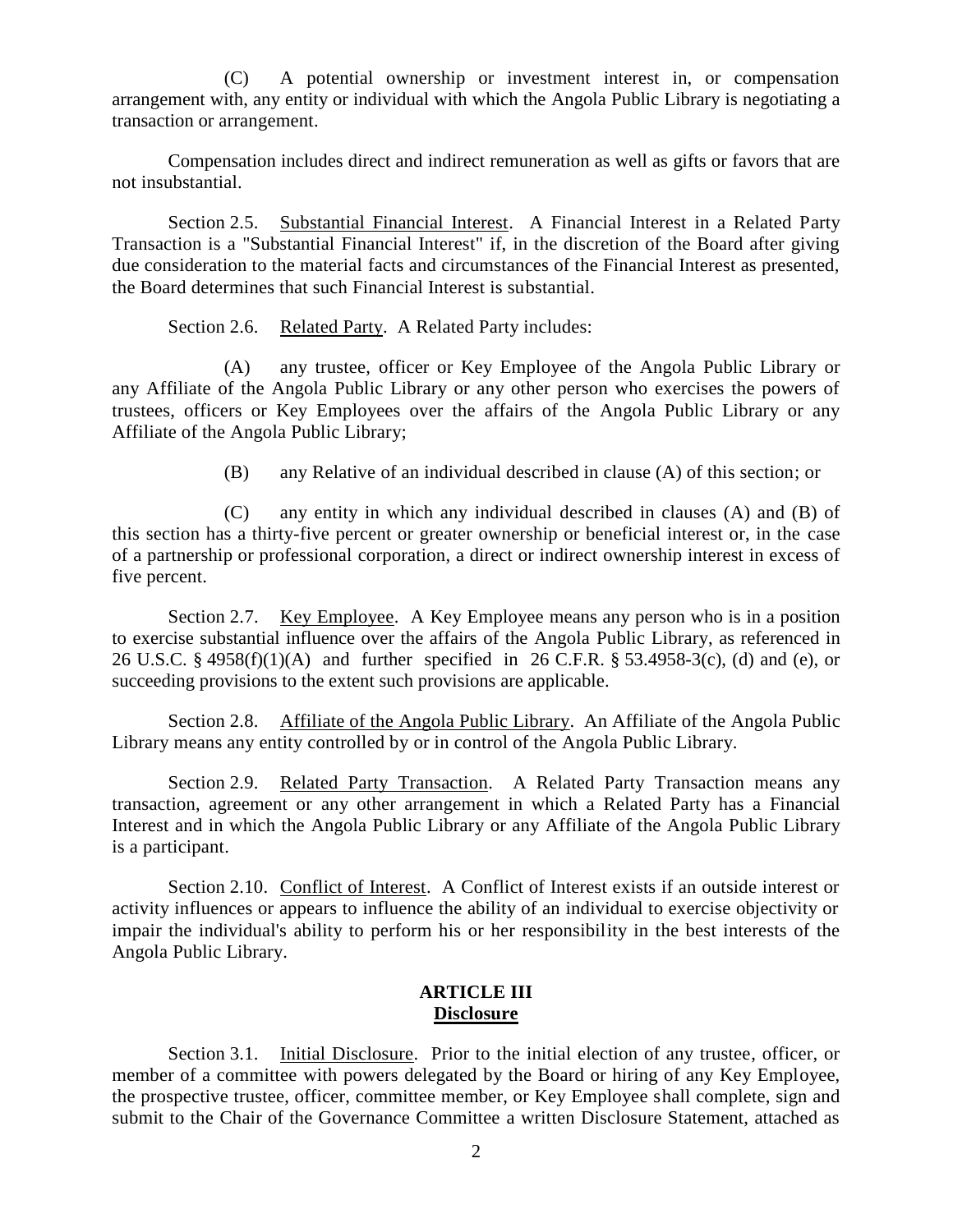Appendix A, identifying, to the best of his or her knowledge, the following information:

(A) any entity of which such prospective trustee, officer, committee member, or Key Employee is an officer, trustee, member, owner (either as a sole proprietor or a partner), or employee and with which the Angola Public Library has a relationship; and

(B) any transaction in which the Angola Public Library is a participant and in which the prospective trustee, officer, committee member, or Key Employee might have a Financial Interest that may give rise to a Conflict of Interest or Related Party Transaction.

Section 3.2 Annual Disclosure. Each trustee officer, member of a committee with powers delegated by the Board of Trustees, and Key Employee shall annually submit to the Chair of the Governance Committee the written Disclosure Statement, attached as Appendix A, in which such person:

(A) identifies, to the best of his or her knowledge, the information specified in Paragraphs (A) and (B) of Section 3.1 of this Article;

(B) affirms that he or she has received a copy of the Conflict of Interest policy, read and understands the policy, agrees to comply with the policy, and understands the Angola Public Library is charitable and in order to maintain its federal tax exemption it must engage primarily in activities which accomplish one or more of its tax-exempt purposes.

Section 3.3 Continuing Duty to Disclose. In connection with any actual or possible Conflict of Interest or Related Party Transaction which may arise in the ordinary course of the year and within Board or committee meetings, an Interested Person must disclose the existence of the Financial Interest and be given the opportunity to disclose all material facts to the Board of Trustees or the Governance Committee. Such disclosure may be made in a written statement or orally at a meeting of the Board, provided that such oral disclosure must be documented in the minutes of the meeting at which such disclosure is made and given to the Governance Committee for review in accordance with Article IV, Section 4.2.

#### **ARTICLE IV General Procedures**

Section 4.1. General Prohibitions.

(A) An Interested Person is precluded from being present at or participating in any Board or committee deliberation or vote related to the transaction or arrangement giving rise to a Conflict of Interest or Related Party Transaction. Notwithstanding the foregoing, the Board of Trustees or the Governance Committee may request that an Interested Person present information to the Board or Governance Committee prior to the commencement of deliberations or voting relating thereto.

(B) An Interested Person shall not directly or indirectly attempt to influence improperly the deliberation or voting on the transaction or arrangement giving rise to the conflict.

Section 4.2. Determining Whether a Conflict of Interest or Related Party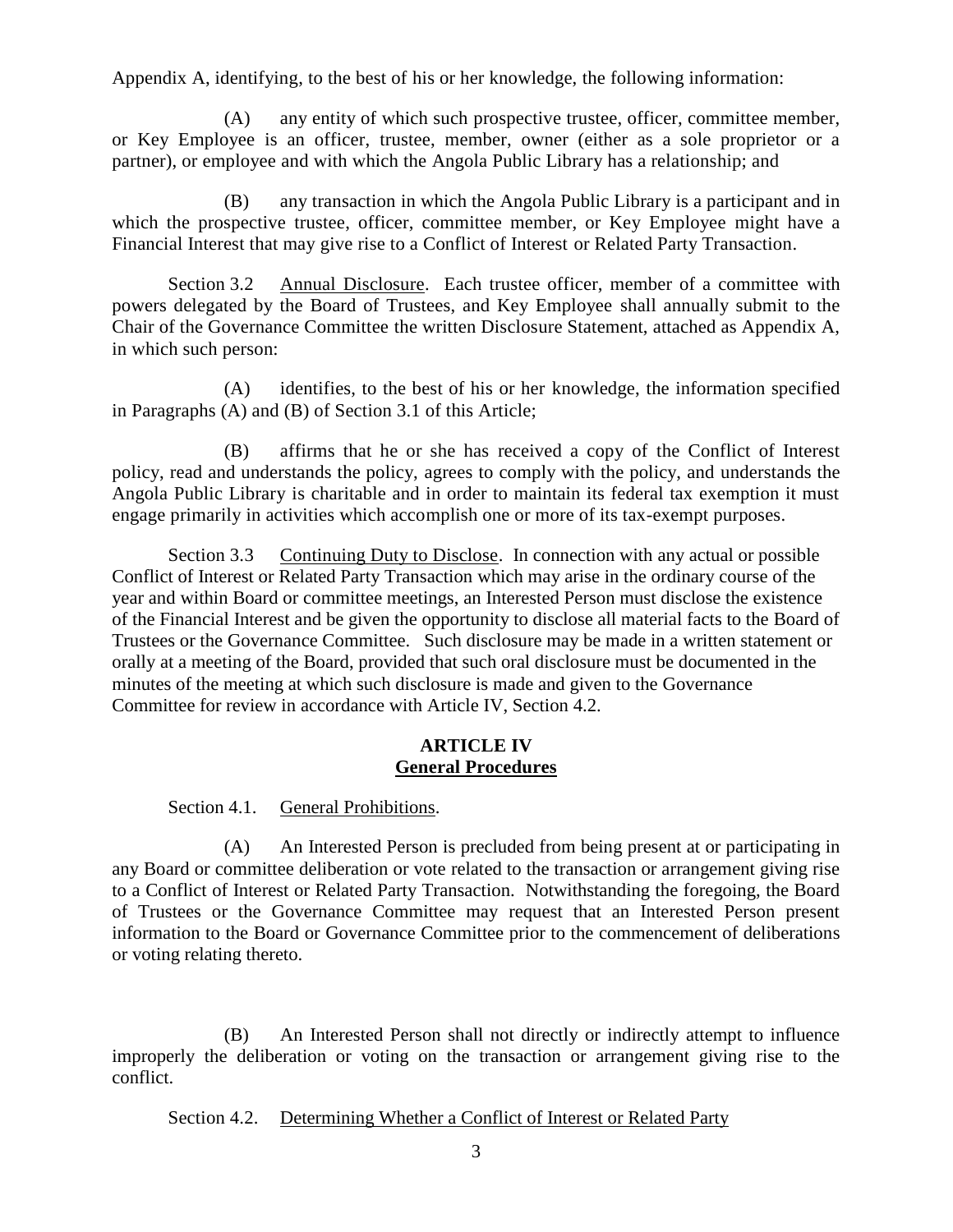#### Transaction Exists.

(A) After the Interested Person's disclosure of the existence of and all material facts relating to his or her Financial Interest as required under Article III, and after any discussion among the remaining members of the Board of Trustees or the Governance Committee and the Interested Person regarding the facts and circumstances of the Financial Interest, the Governance Committee shall discuss and make a recommendation to the Board as to each of the determinations required by Paragraphs (C) and (D) of this Section 4.2. Alternatively, if the existence of the Financial Interest initially arises at a meeting of the Board of Trustees, then the Board of Trustees can directly make the determinations required without seeking recommendations from the Governance Committee, provided the Interested Person leaves the meeting while the remaining members of the Board of Trustees discusses the information disclosed.

(B) Upon due discussion and consideration of the Governance Committee recommendations, the Board shall make each of the determinations required by Paragraphs (C) and (D) of this Section 4.2.

(C) Upon discussion, the remaining Board members shall decide and document in the meeting minutes if the transaction or arrangement constitutes a Related Party Transaction as defined in Article II, Section 2.9. If so, then the Board of Trustees must also determine and document in the meeting minutes whether the Related Party has a Substantial Financial Interest, as defined in Article II, Section 2.5, in the proposed Related Party Transaction. Regardless of whether or not the Financial Interest is a Substantial Financial Interest, a Related Party Transaction is subject to the procedures set forth in Article V.

(D) If the transaction or arrangement does not constitute a Related Party Transaction as defined in Article II, Section 2.9, then the remaining Board members in their discretion shall decide if a Conflict of Interest, as defined in Article II, Section 2.10, exists nonetheless, after giving due consideration to the material facts and circumstances presented. If the Board determines that the transaction or arrangement involves a Conflict of Interest, then such transaction or arrangement is subject to the procedures set forth in Article V.

#### **ARTICLE V Procedures for Addressing Conflicts of Interest & Related Party Transactions.**

Section 5.1. Consideration of Alternatives.

(A) If the transaction or arrangement is a Related Party Transaction in which the Related Party has a Substantial Financial Interest, then consideration of alternatives in accordance with this section is mandatory. For Conflicts of Interest, consideration of alternatives is within the discretion of the Board of Trustees.

(B) After disclosure and discussions with the Interested Person, the Board of Trustees may appoint a Disinterested Trustee or committee of Disinterested Trustees to investigate alternatives to the proposed transaction or arrangement. Alternatives must be presented to the Board of Trustees and must be documented in the minutes of the meeting at which the determination is made.

(C) If alternatives are investigated and presented to the Board, then after exercising due diligence and giving due consideration for any such alternative transactions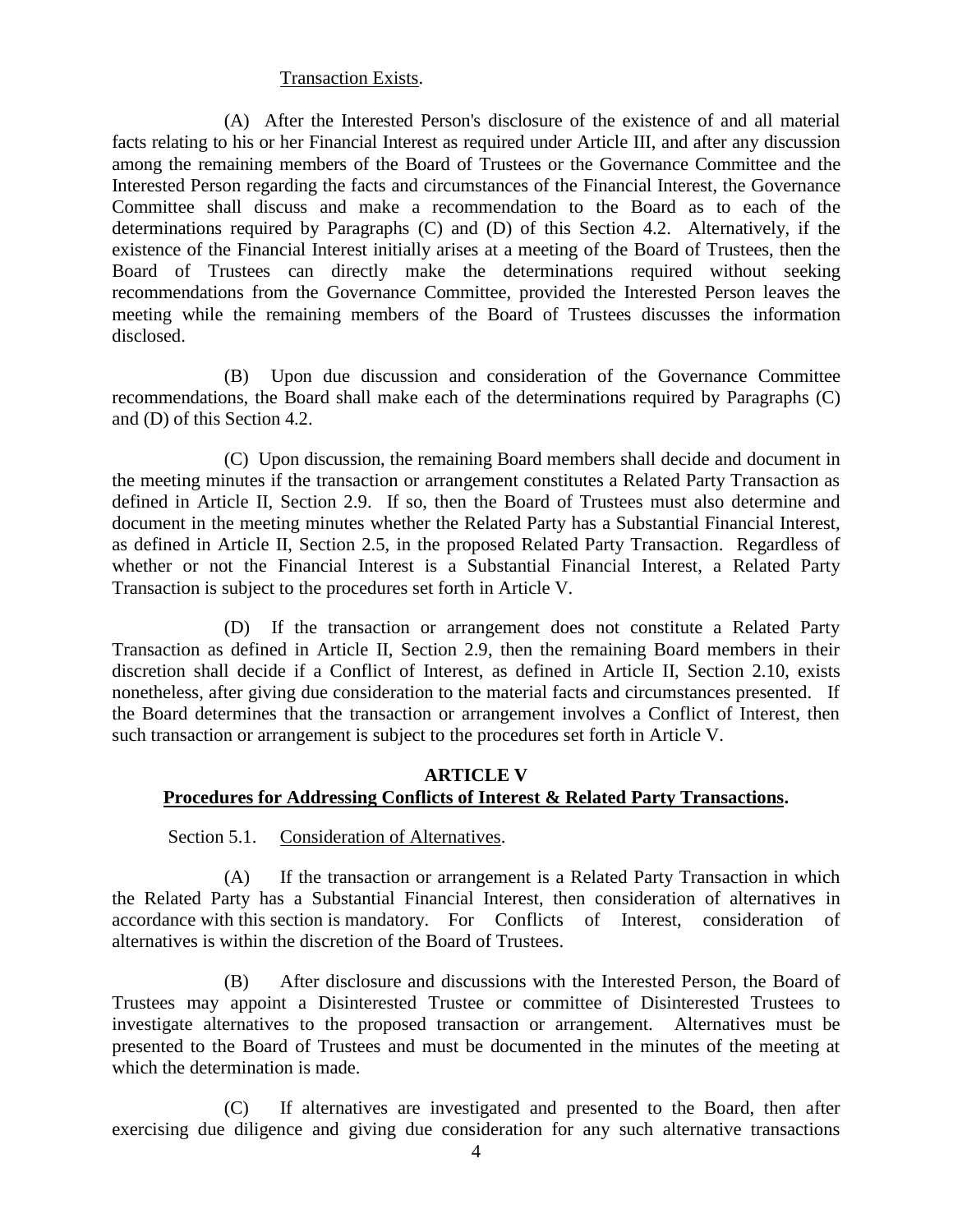presented, the Board of Trustees shall determine whether the Angola Public Library can obtain with reasonable efforts a more advantageous transaction or arrangement from a person or entity that would not give rise to a Conflict of Interest or Related Party Transaction.

#### Section 5.2. Board Decision.

(A) If alternatives are considered, whether mandatory or discretionary, and if the Board of Trustees determines that a more advantageous transaction or arrangement is not reasonably possible under circumstances not producing a Conflict of Interest or Related Party Transaction, the Board of Trustees shall determine by a majority vote of the Board whether the transaction or arrangement is in the Angola Public Library's best interest, for the Angola Public Library's own benefit, and whether it is fair and reasonable.

(B) In conformity with the above determination, in accordance with the Angola Public Library's bylaws, the Board of Trustees shall make its decision as to whether to enter into the transaction or arrangement.

(C) If the transaction or arrangement involves a Related Party Transaction in which the Related Party has a Substantial Financial Interest, then a majority of the Board members present at the meeting is required to approve such transaction.

Section 5.3. Documentation Required. In connection with all actual or possible Conflicts of Interest and Related Party Transactions, the Board of Trustees shall document in the minutes of the meeting at which such determinations are made the following:

(A) The names of the persons who disclosed or otherwise were found to have a Financial Interest in connection with an actual or possible Conflict of Interest or Related Party Transaction, the nature of the Financial Interest, any action taken to determine whether a Conflict of Interest or Related Party Transaction was present, and the Board's decision as to whether a Conflict of Interest, Related Party Transaction or Substantial Financial Interest in a Related Party Transaction in fact existed.

(B) The names of the persons who were present for discussions and votes relating to the transaction or arrangement, the content of the discussions at the meeting regarding the proposed transaction or arrangement, including the alternatives to the proposed transaction or arrangement considered, if any.

(C) The determination as to whether the transaction or arrangement is fair, reasonable and in the Angola Public Library's best interest.

(D) The determination as to whether to enter into the transaction or arrangement which gives rise to the Conflict of Interest or Related Party Transaction. If the Board of Trustees approves a Related Party Transaction in which the Related Party has a Substantial Financial Interest, then the minutes must also include the basis for such approval.

(E) A record of any votes taken in connection with the proceedings.

## **ARTICLE VI Oversight & Reviews**

Section 6.1. Oversight Responsibility. The designated Governance Committee of the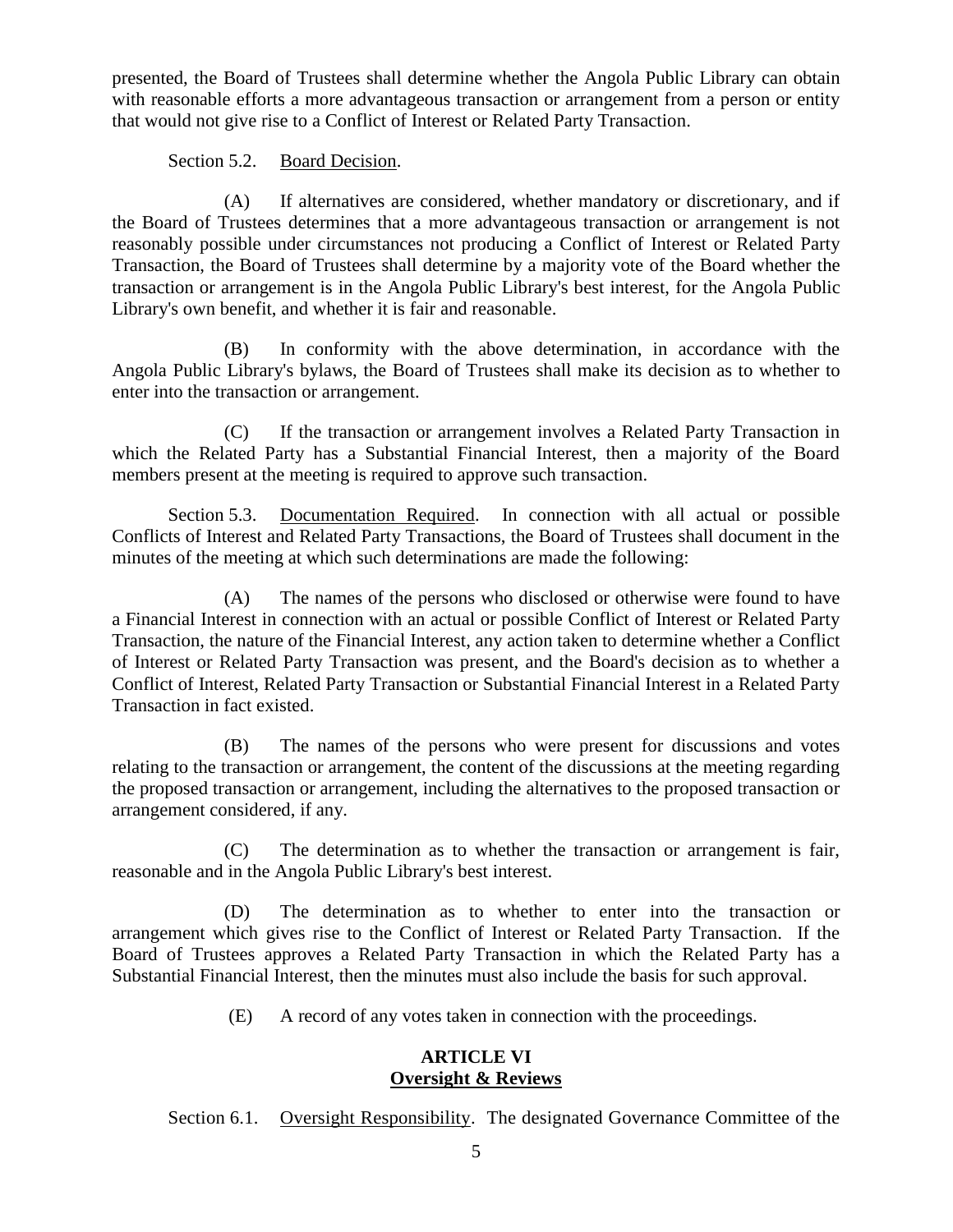Board, as defined in the Angola Public Library's bylaws, shall oversee the adoption of, implementation of, and compliance with this Conflict of Interest policy in accordance with the procedures contained herein and within the process and authority granted under the Bylaws.

## Section 6.2. Violation of the Conflict of Interest Policy.

(A) If the Governance Committee has reasonable cause to believe a trustee, officer or Key Employee has failed to disclose an actual or possible Conflict of Interest or Related Party Transaction, it shall inform such person of the basis for such belief and afford such person an opportunity to explain the alleged failure to disclose.

(B) If, after hearing the response of the trustee, officer or Key Employee and after making further investigation as warranted by the circumstances, the Governance Committee determines that the trustee, officer or Key Employee has failed to disclose an actual or possible Conflict of Interest or Related Party Transaction, it shall recommend to the Board appropriate disciplinary and corrective action, up to and including dismissal or termination, and referral to the New York State Board of Regents for possible removal of a trustee, pursuant to New York State Education Law Section 226.

Section 6.3. Periodic Reviews. To ensure the Angola Public Library operates in a manner consistent with its charitable purposes and does not engage in activities that could jeopardize its tax-exempt status, the Board shall conduct periodic reviews. The periodic reviews shall, at a minimum, include the following subjects:

(A) Whether compensation arrangements and benefits are reasonable, based on competent survey information, and the result of arm's length bargaining.

(B) Whether partnerships, joint ventures, and arrangements with management organizations conform to the Angola Public Library's written policies, are properly recorded, reflect reasonable investment or payments for goods and services, further charitable purposes and do not result in impermissible or excessive benefit.

Section 6.4. Use of Outside Experts. When conducting the periodic reviews as provided for in Article VI, Section 6.3, the Angola Public Library may, but need not, use outside advisors. If outside experts are used, their use shall not relieve the Board of Trustees of its responsibility for ensuring periodic reviews are conducted.

Adopted by Angola Public Library Board of Trustees at a public meeting July 1, 2014. Reviewed November 6, 2018.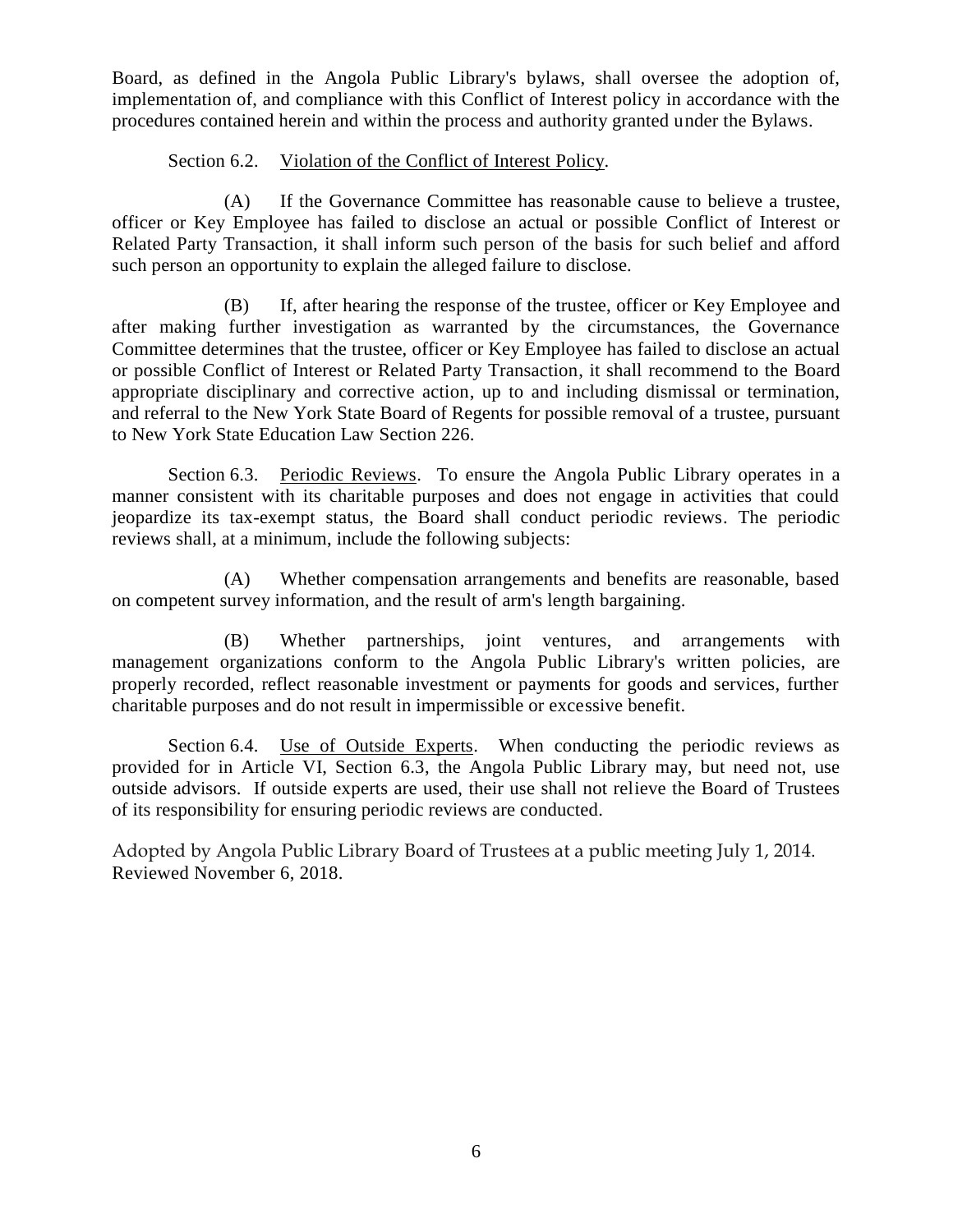## Appendix A

#### **DISCLOSURE STATEMENT**

#### **OF**

#### **THE ANGOLA PUBLIC LIBRARY**

The undersigned, being a trustee, officer, Key Employee of the Angola Public Library, hereby acknowledges and confirms the following:

(1) I have received, read and understand the Angola Public Library's Conflict of Interest Policy in effect as of the date written below, and I agree to comply with the Conflict of Interest Policy.

(2) I understand that the Angola Public Library is charitable and in order to maintain its federal tax exemption it must engage primarily in activities which accomplish one or more of its tax-exempt purposes.

(3) **Personal Interests & Relationships.** I am an officer, director, trustee, member, owner (either as a sole proprietor or a partner), or an employee of the following entities with which the Angola Public Library has a relationship: *[If none, please write "None." If such interests exist, please specify the capacity in which you hold such an interest (for example, employee, director, or owner). If an owner, please specify your percentage ownership).]*

\_\_\_\_\_\_\_\_\_\_\_\_\_\_\_\_\_\_\_\_\_\_\_\_\_\_\_\_\_\_\_\_\_\_\_\_\_\_\_\_\_\_\_\_\_\_\_\_\_\_\_\_\_\_\_\_\_\_\_\_\_\_\_\_\_\_\_\_\_\_\_\_\_\_\_\_\_\_

\_\_\_\_\_\_\_\_\_\_\_\_\_\_\_\_\_\_\_\_\_\_\_\_\_\_\_\_\_\_\_\_\_\_\_\_\_\_\_\_\_\_\_\_\_\_\_\_\_\_\_\_\_\_\_\_\_\_\_\_\_\_\_\_\_\_\_\_\_\_\_\_\_\_\_\_\_\_ \_\_\_\_\_\_\_\_\_\_\_\_\_\_\_\_\_\_\_\_\_\_\_\_\_\_\_\_\_\_\_\_\_\_\_\_\_\_\_\_\_\_\_\_\_\_\_\_\_\_\_\_\_\_\_\_\_\_\_\_\_\_\_\_\_\_\_\_\_\_\_\_\_\_\_\_\_\_ \_\_\_\_\_\_\_\_\_\_\_\_\_\_\_\_\_\_\_\_\_\_\_\_\_\_\_\_\_\_\_\_\_\_\_\_\_\_\_\_\_\_\_\_\_\_\_\_\_\_\_\_\_\_\_\_\_\_\_\_\_\_\_\_\_\_\_\_\_\_\_\_\_\_\_\_\_\_ \_\_\_\_\_\_\_\_\_\_\_\_\_\_\_\_\_\_\_\_\_\_\_\_\_\_\_\_\_\_\_\_\_\_\_\_\_\_\_\_\_\_\_\_\_\_\_\_\_\_\_\_\_\_\_\_\_\_\_\_\_\_\_\_\_\_\_\_\_\_\_\_\_\_\_\_\_\_ \_\_\_\_\_\_\_\_\_\_\_\_\_\_\_\_\_\_\_\_\_\_\_\_\_\_\_\_\_\_\_\_\_\_\_\_\_\_\_\_\_\_\_\_\_\_\_\_\_\_\_\_\_\_\_\_\_\_\_\_\_\_\_\_\_\_\_\_\_\_\_\_\_\_\_\_\_\_

(4) **Interests & Relationships of Relatives**. A Relative (spouse or domestic partner, ancestors, brothers and sisters (whether whole or half blood), children (whether natural or adopted), grandchildren; great-grandchildren, and spouses or domestic partners of brothers, sisters, children, grandchildren and great-grandchildren) of mine is an officer, director, trustee, member, owner (either as a sole proprietor or a partner), or an employee of the following entities with which the Angola Public Library has a relationship: *[If none, please write "None." If such interests exist, please specify the Relative (for example, sibling or spouse) and the Relative's position (for example, employee, director, or owner). If an owner, please specify the percentage ownership).]*

\_\_\_\_\_\_\_\_\_\_\_\_\_\_\_\_\_\_\_\_\_\_\_\_\_\_\_\_\_\_\_\_\_\_\_\_\_\_\_\_\_\_\_\_\_\_\_\_\_\_\_\_\_\_\_\_\_\_\_\_\_\_\_\_\_\_\_\_\_\_\_\_\_\_\_\_\_\_ \_\_\_\_\_\_\_\_\_\_\_\_\_\_\_\_\_\_\_\_\_\_\_\_\_\_\_\_\_\_\_\_\_\_\_\_\_\_\_\_\_\_\_\_\_\_\_\_\_\_\_\_\_\_\_\_\_\_\_\_\_\_\_\_\_\_\_\_\_\_\_\_\_\_\_\_\_\_

\_\_\_\_\_\_\_\_\_\_\_\_\_\_\_\_\_\_\_\_\_\_\_\_\_\_\_\_\_\_\_\_\_\_\_\_\_\_\_\_\_\_\_\_\_\_\_\_\_\_\_\_\_\_\_\_\_\_\_\_\_\_\_\_\_\_\_\_\_\_\_\_\_\_\_\_\_\_ \_\_\_\_\_\_\_\_\_\_\_\_\_\_\_\_\_\_\_\_\_\_\_\_\_\_\_\_\_\_\_\_\_\_\_\_\_\_\_\_\_\_\_\_\_\_\_\_\_\_\_\_\_\_\_\_\_\_\_\_\_\_\_\_\_\_\_\_\_\_\_\_\_\_\_\_\_\_ \_\_\_\_\_\_\_\_\_\_\_\_\_\_\_\_\_\_\_\_\_\_\_\_\_\_\_\_\_\_\_\_\_\_\_\_\_\_\_\_\_\_\_\_\_\_\_\_\_\_\_\_\_\_\_\_\_\_\_\_\_\_\_\_\_\_\_\_\_\_\_\_\_\_\_\_\_\_ \_\_\_\_\_\_\_\_\_\_\_\_\_\_\_\_\_\_\_\_\_\_\_\_\_\_\_\_\_\_\_\_\_\_\_\_\_\_\_\_\_\_\_\_\_\_\_\_\_\_\_\_\_\_\_\_\_\_\_\_\_\_\_\_\_\_\_\_\_\_\_\_\_\_\_\_\_\_